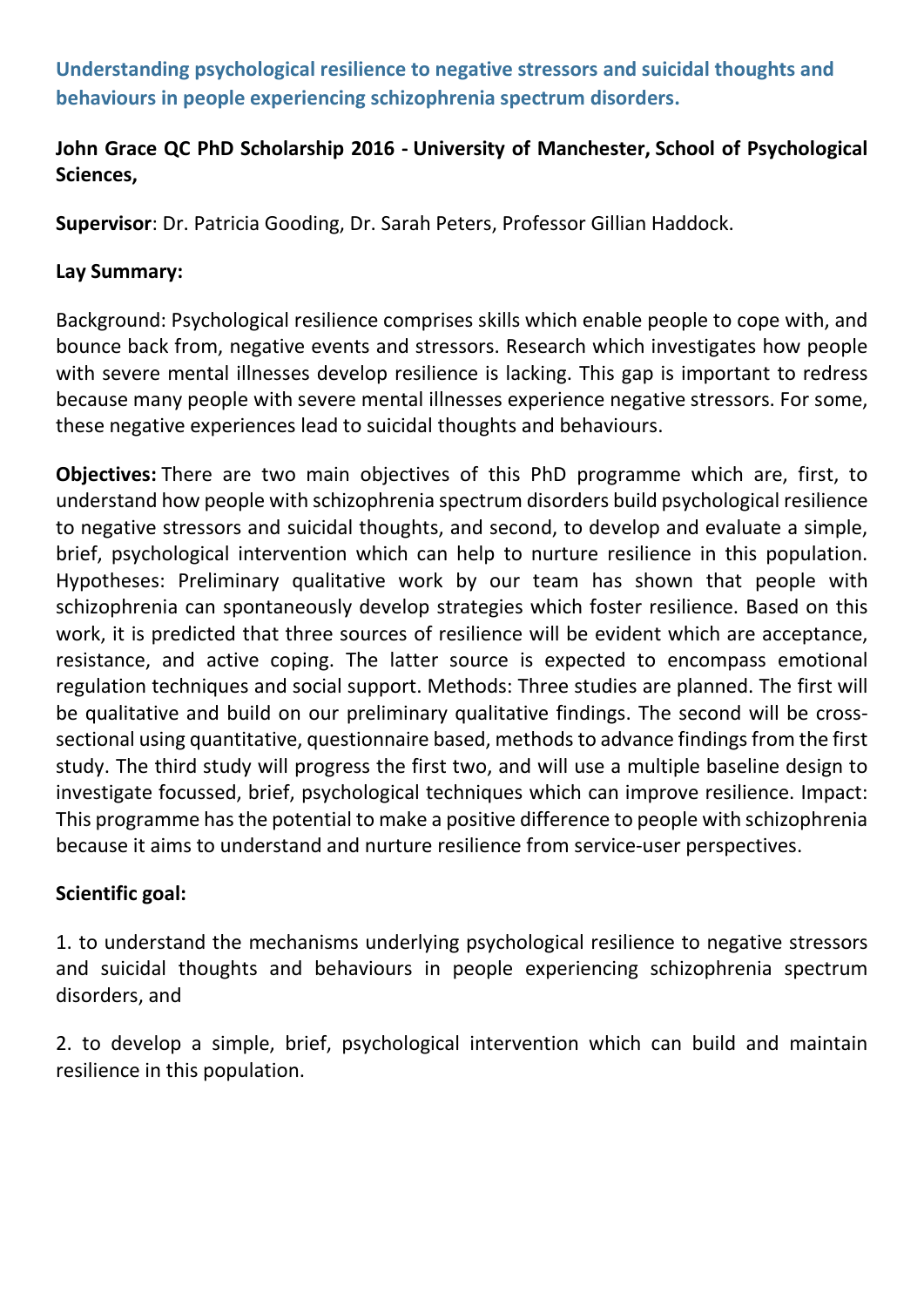#### Research Student: Kamelia Harris

I am a pragmatic, reliable, and fast-learning research associate from the University of Manchester. My research interests in particular relate to understanding the development and treatment of mental conditions. I am also interested in clinical assessment and research using computerised measures (e.g., mobile phone applications, ESM methods).

# Employment & Voluntary Work

RESEARCH ASSOCIATE, UNIVERSITY OF MANCHESTER, MAY 2015-PRESENT.

I participate in the day-to-day implementation of



projects, including adherence to the project plan, ethical requirements, research governance permissions, recruitment and data collection, preparation of papers for peer-reviewed journals, and liaising with NHS staff, service users and carers. I have a leading role in the planning, co-ordinating, collection and analysis of a range of qualitative data using different interview techniques, as well as NVivo software for qualitative data analysis. I am currently participating in the writing of two articles exploring the need for collaborative antipsychotic prescribing for people with schizophrenia as part of an NIHR-RCF funded study.

RESEARCH ASSISTANT, UNIVERSITY OF MANCHESTER, MARCH 2015-PRESENT. As part of the position I assist in the preparation of research protocols and applications, statistical data analyses, literature reviews, data collection and management, production of summary reports from data analyses, and liaison with University and NHS staff. I have undergone clinical training for assessing the severity of psychosis symptoms (Positive and Negative Syndrome Scale (PANSS)), Good Clinical Practice (GCP), and Mental Capacity Act (MCA). I am currently working on a review article of the incidence of death by suicide in people experiencing psychosis.

VOLUNTEER RESEARCH ASSISTANT, UNIVERSITY OF MANCHESTER, SEPTEMBER 2013- FEBRUARY 2015.

In parallel with my formal scientific education I have volunteered as a research assistant on several projects. Specifically, I collected eye movement data on a visual search experiment from 34 participants, using eye-tracking methodology. I also assisted with data scoring on an NIHR funded study probing the inter-relations between insomnia and depression. As part of this work I led and conducted a systematic review into insomnia-related attentional bias, and I have orally presented the findings as part of the University of Manchester sleep seminar series. I have also assisted with the execution and write-up of a systematic review on the psychological impact and distress on the significant others (e.g., family, friends) of people with chronic fatigue syndrome. These voluntary positions have provided invaluable insights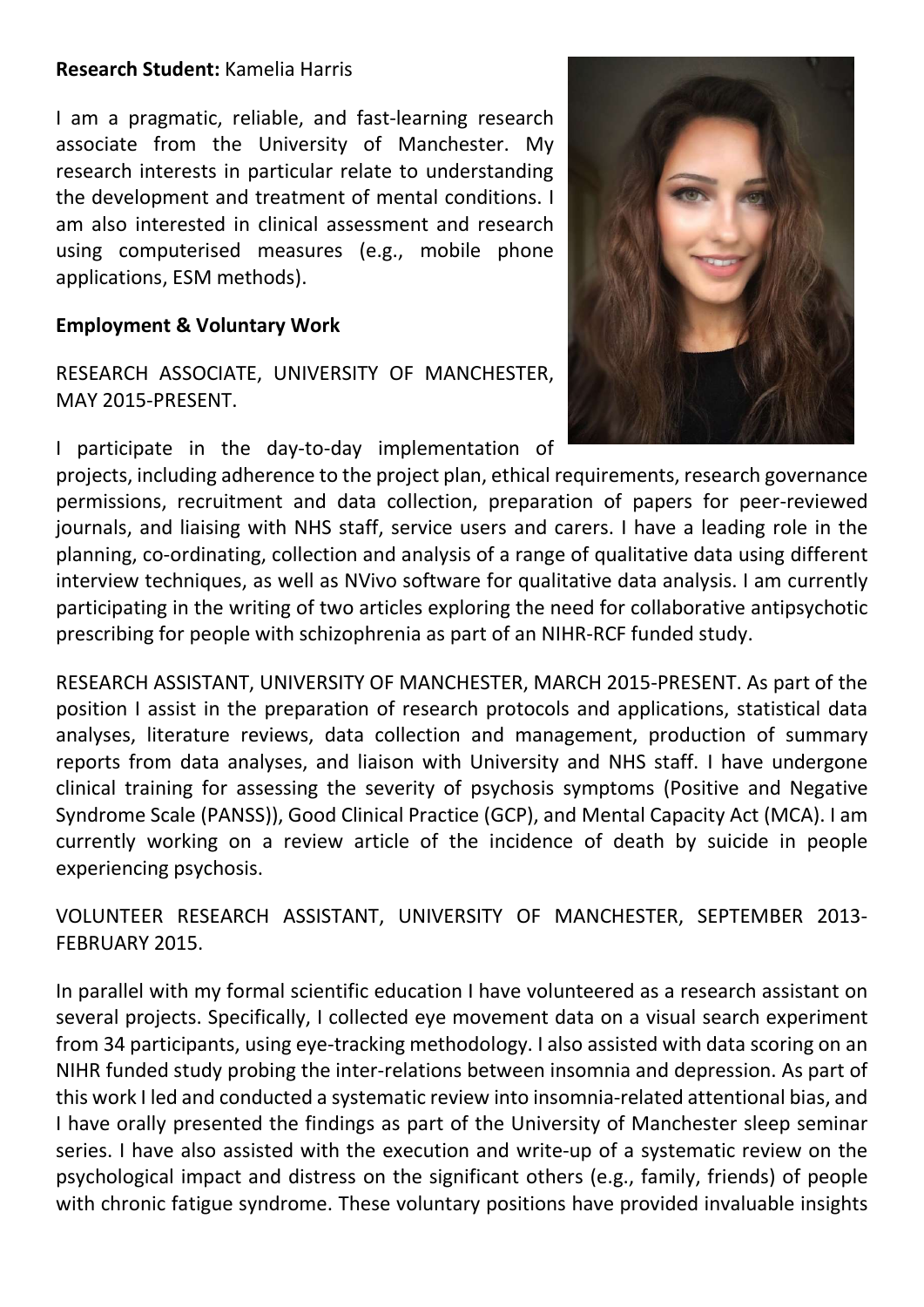into academic life and helped refine my skills in relation to literature searches, scholarly writing and manuscript preparation.

## Higher Education

MRES PSYCHOLOGY, UNIVERSITY OF MANCHESTER, SEPTEMBER 2013-SEPTEMBER 2014.

I developed my core research skills during a Master's in psychological research methods. I am proficient in advanced statistical techniques, qualitative and quantitative methods. Through my major research project I have mastered data collection techniques and study design, and familiarised myself with the processing, systematic cleaning, and analysis of large datasets. I was awarded a Distinction on my Master's research project which assessed the effects of brief sleep restriction therapy on insomnia symptoms and sleep-related attentional bias in patients with sychophysiological insomnia. This was achieved by measuring their reaction times on a well-established attentional bias paradigm (Stroop) and comparing their performance to healthy controls. Insomnia patients were expected to exhibit selective attention towards the sleep-related stimuli at baseline, relative to healthy sleepers. A reduction in sleep-related attentional bias scores and insomnia symptom severity were expected at three months post-treatment, compared to baseline assessment.

BSC (HONS) PSYCHOLOGY, MANCHESTER METROPOLITAN UNIVERSITY, SEPTEMBER 2010- SEPTEMBER 2013.

I graduated with BSc (Hons) Psychology with a high 2.1. As an undergraduate I gained experience in planning and conducting research, knowledge in using SPSS, and applying different statistical methods to research. For my undergraduate dissertation I designed and conducted a novel online experiment probing the relationship between information processing biases and subjective mood state, with implication for psychopathology. The hypothesis was that positive and negative mood states would lead to attentional bias towards positive and negative emotional information, respectively.

# Start Date: September 2016

# Recent Publication: HARRIS ET AL. 2019\_RESILIENCE TO SUICIDE LITERATURE REVIEW.PDF

#### Progress Report Year 3, (October 2016 – July 2019)

Compared to the general population, people experiencing severe mental health problems, such as schizophrenia, are at a significantly greater risk of suicide death. Not everyone at risk of suicide death thinks about, attempts, or dies by suicide. Hence, some people appear resilient to the impact of suicide triggers on mental health and wellbeing. However, we currently do not know how resilience operates to buffer against the impact of suicide risk factors and subsequently reduce suicidal thoughts and behaviours. My PhD project aims to understand psychological resilience to suicidal thoughts and behaviours in people with mental health problems on the schizophrenia spectrum.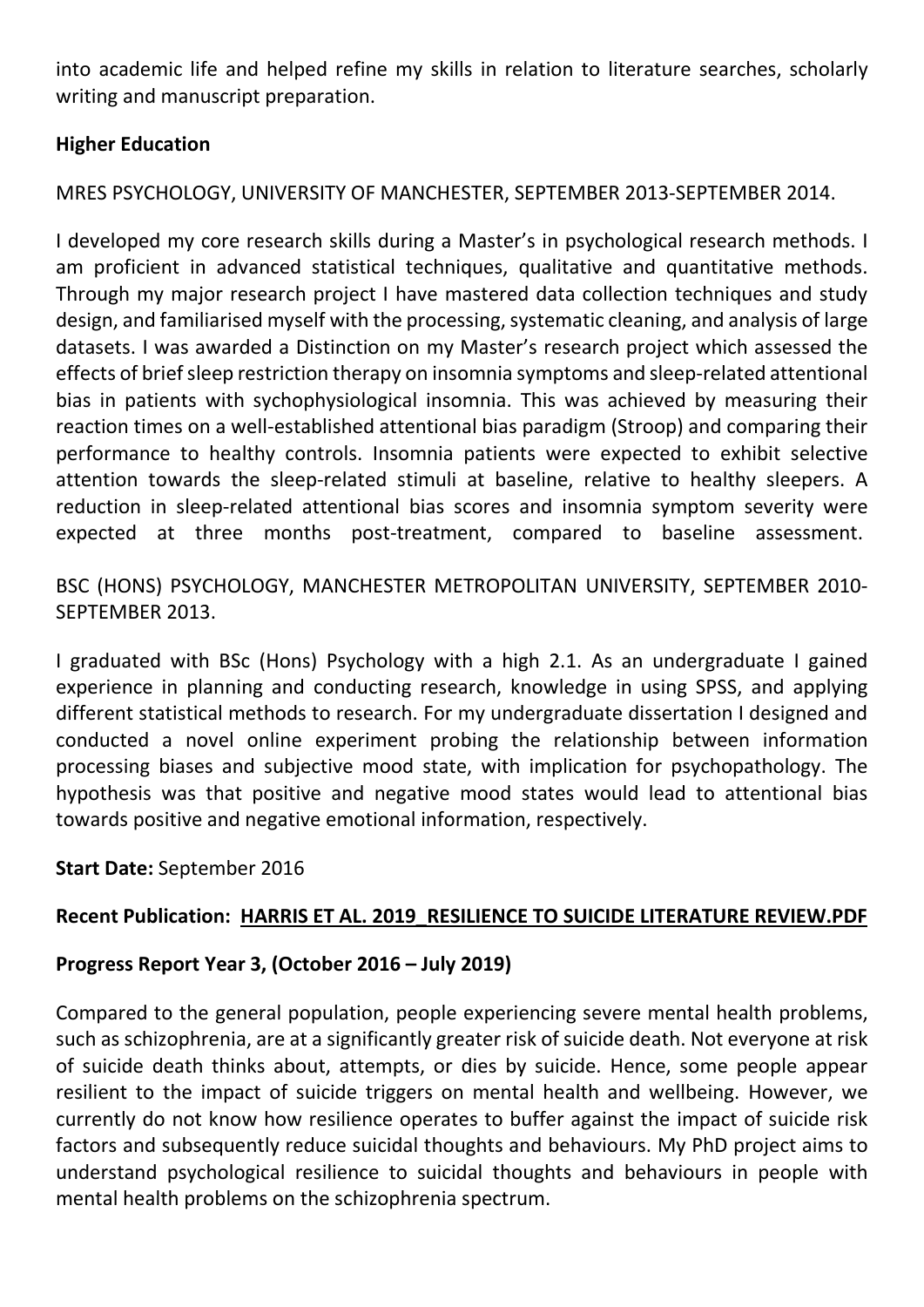In order to address this issue, first, I undertook a systematic literature review which aimed to: 1) synthesise and critically appraise the evidence for psychological factors which confer resilience to suicidal thoughts and behaviours in people with schizophrenia, and 2) classify these psychological factors into broader psychological constructs which characterise psychological resilience. Overall, the results showed support for these main aims. The reported psychological resilience factors were classified into four broad constructs. The first one was perceived social support from the community, significant others, and mental health professionals. The second one was having religious beliefs. The third one was perceptions that there are reasons for living. The fourth was perceived positive personal skills and attributes, such as emotional coping and self-esteem. This manuscript is currently under review in Psychology and Psychotherapy: Theory, research and practice.

Second, I conducted a qualitative methods study to investigate the factors which contributed to psychological resilience to suicidal thoughts and behaviours. The study involved face-toface interviews with twenty people with schizophrenia and lifetime experiences of suicidal thoughts and/or behaviours. Building and maintaining resilience was reported to involve substantial individual effort. This effort encompassed understanding experiences (including reconciliation to mental health experiences and seeking reasons to live), active behaviours (including talking to people and keeping occupied), and relationship dynamics (including feeling supported by significant others and mental health professionals). Psychological resilience was described as a dynamic process which developed over time, through the experiences of psychosis and the concomitant suicidal experiences. This manuscript is currently under review in the British Journal of Psychiatry Open.

Third, I conducted a longitudinal study with a three-month follow-up period of 100 people with mental health problems on the schizophrenia spectrum and suicidal experiences. The study aimed to examine the long-term relationships between psychological resilience, key suicide triggers, such as defeat, entrapment, and hopelessness, and suicide outcomes, namely, suicidal thoughts and behaviours. It is expected that psychological resilience will weaken the relationships between: 1) defeat/entrapment and hopelessness and 2) hopelessness and suicidal ideation and behaviours, whereas psychosis symptoms will amplify those relationships. Data analysis and manuscript writing for this study are ongoing.

Among planning and conducting my studies, I have also presented my research at relevant conferences, attended training courses in research methods and have successfully completed an applied suicide prevention course to supplement my knowledge and development as a researcher in suicide.

# Progress Report (October 2016 – June 2018)

Compared to the general population, people experiencing severe mental health problems, such as schizophrenia, are at a significantly greater risk of suicide death. Not everyone at risk of suicide death thinks about, attempts, or dies by suicide. Hence, some people appear resilient to the impact of suicide triggers on mental health and wellbeing. However, we currently do not know how resilience operates to buffer against the impact of suicide risk